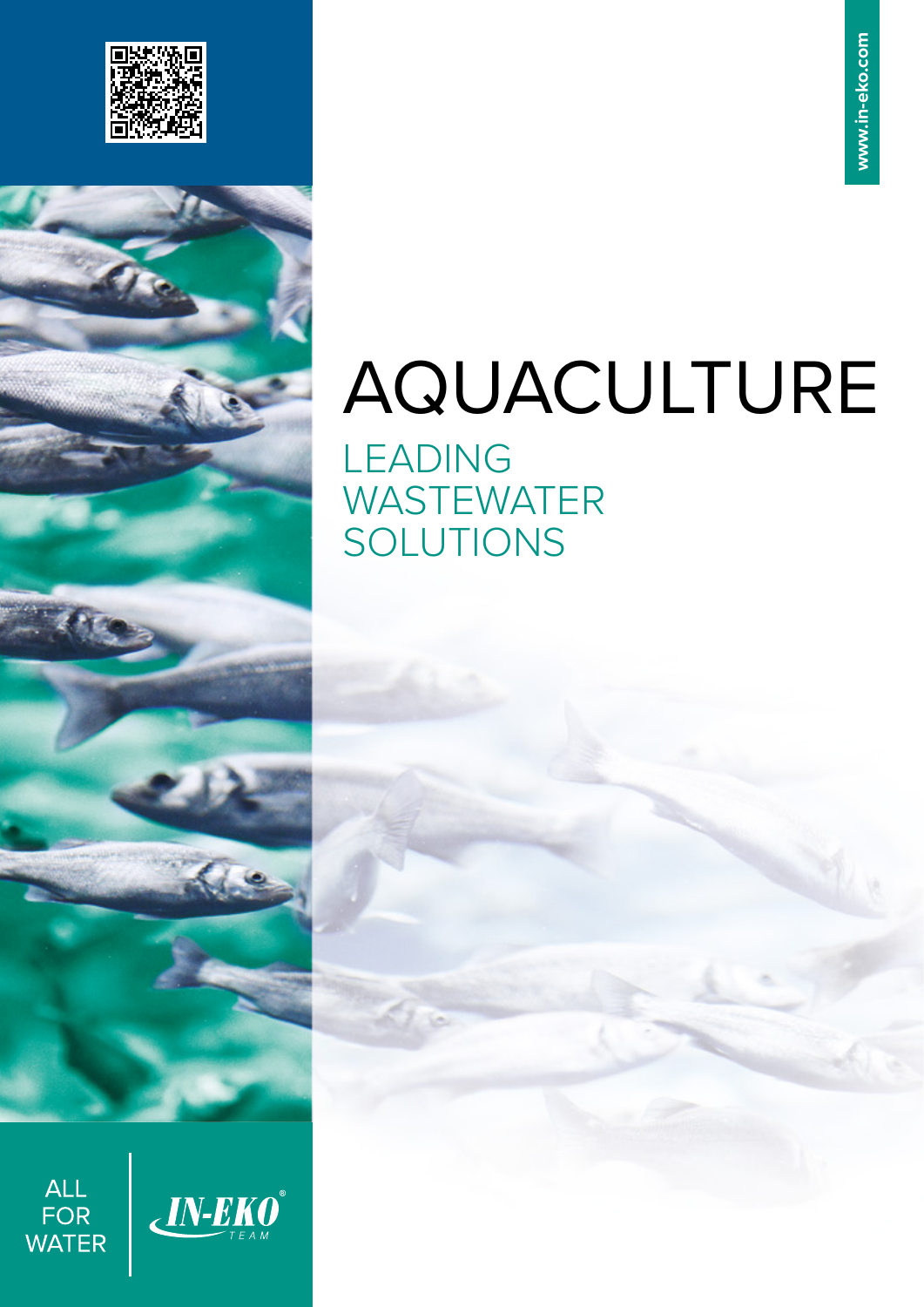## Microscreen filters: ideal solution for aquaculture projects

Clean water is not important for people only, but for animals as well. The water in fish farms and KOI ponds must be filtered properly to ensure the best

conditions for fish. We, IN-EKO TEAM, have a plenty of experience with the filtration of the water not only in fish farms and

KOI ponds, but also in ZOOs, where is necessary to filtrate the water for aquatic animals as well.

IN-EKO TEAM's Microscreen Drum and Disc filters offer the best solutions for **Recirculating aquaculture systems (RAS).** The innovative filtration technology ensures high effectiveness of filtration and low consumption of backwash water.

#### Drum filter

- Filter cloth is available with mesh opening sizes ranging from 20  $\mu$ m
- Filteration capacity up to 250 l/s





### Disc filter

- Filter cloth is available with mesh opening sizes ranging from 5  $\mu$ m
- Filteration capacity up to 1000 l/s
- Large filtration area in small space

The use certified and high quality materials guarantee long and reliable lifespan

Options of stainless steel quality: AISI304, AISI316L, AISI316Ti

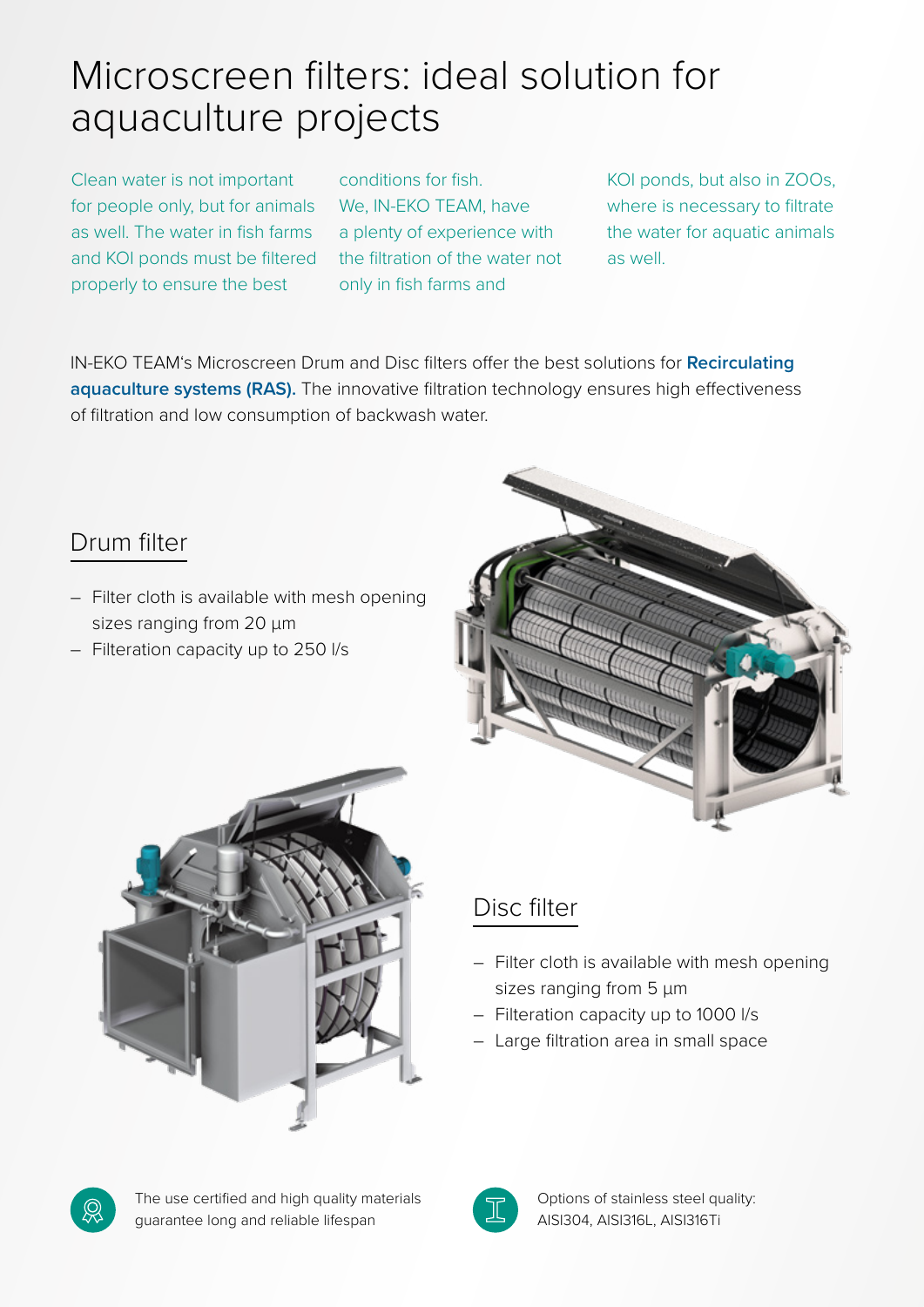# Applications





KOI ponds ZOO's



Fish farms

#### Advantages

- Fast return of investment costs
- Reduces the amount of drug dosage
- Ensure the health of the fish
- Use for inlet waters TSS and algae removal
- Fast cartridge replacement due to patented CLI-CLO system
- Backwash nozzles preventing from clogging
- No parts need lubrication = no threats of water contamination
- Robust construction and high quality materials guarantee long spanlife